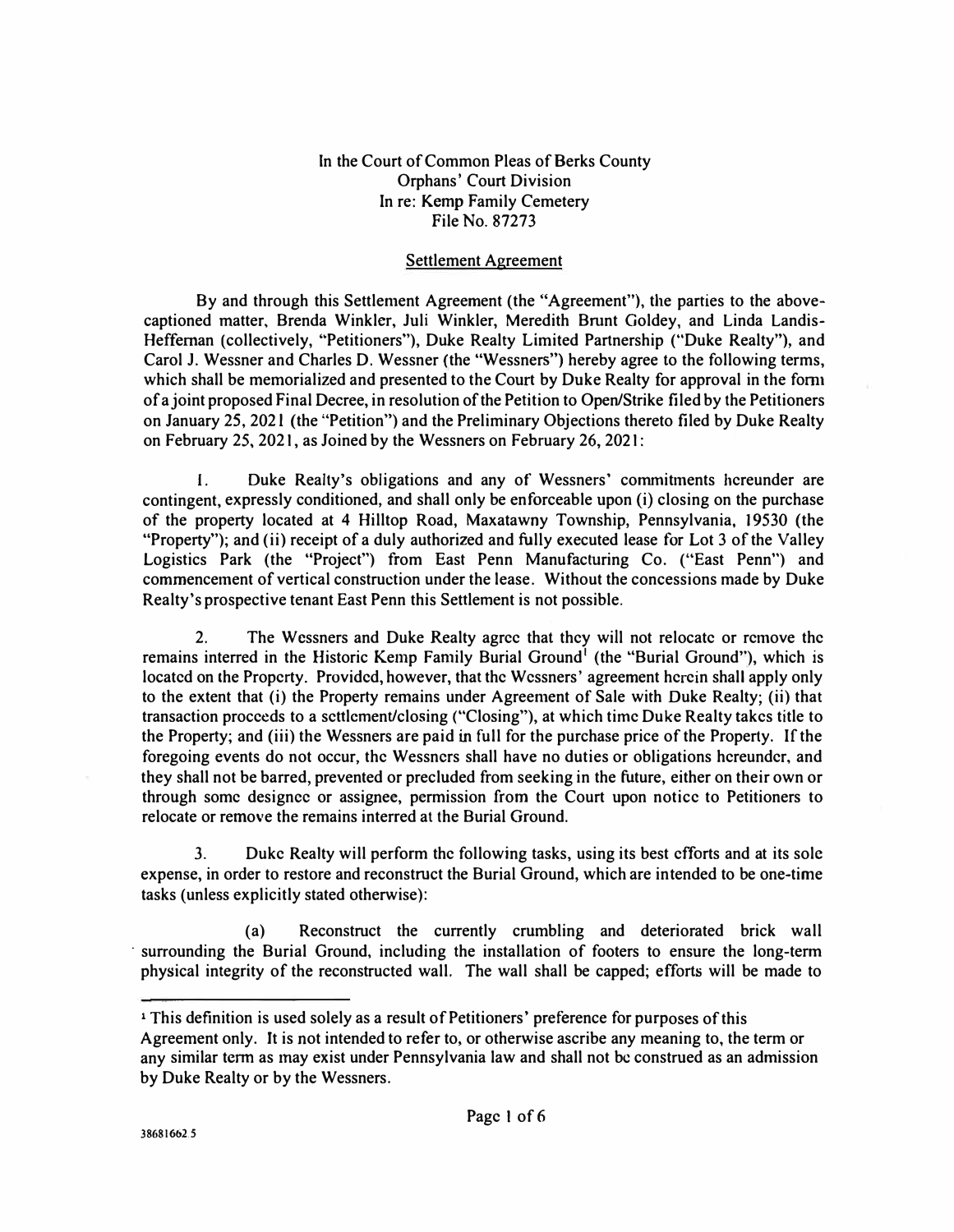utilize bricks from the existing wall, where possible; and the work shall be completed by a local masonry contractor selected by Duke Realty and approved by the Petitioners, such approval not to be unreasonably withheld.

 $(b)$ Refurbish, or provide a replica of, the Burial Ground gate. The work shall be completed by a contractor selected by Duke Realty and approved by the Petitioners, such approval not to be unreasonably withheld. If the gate cannot be refurbished and if a replica is needed, then Duke Realty will donate the old gate to a person or entity selected by the Petitioners for the purpose of historic preservation.

Provide a tasteful memorial plaque providing salient details about the Kemp  $(c)$ family, including, Revolutionary War Captain George Kemp. Petitioners will review and/or provide text for this plaque and the one referenced in Paragraph 3(d) below.

Provide a tasteful memorial plaque in recognition of Hannah, who is  $(d)$ presumed to have been a slave for the Kemp family buried in the Burial Ground without memorial or marker.

 $(e)$ Restore and/or repair existing gravestones and markers, where possible, using a qualified professional approved by the Petitioners, such approval not to be unreasonably withheld. For gravestones and markers that are not suitable for restoration and/or repair, provide a suitable replacement. All gravestones and markers, once restored, repaired and/or replaced will be reinstalled upright as closely aligned with their original position and/or in accordance with the agreed upon layout for gravestones and markers to be provided by the Petitioners.

 $(f)$ Provide gravestones and/or markers for unidentified remains (which refers to any remains discovered as a result of the geophysical survey referenced in Paragraph 6 below that are not located immediately beneath a headstone or not otherwise determined to be those of a particular individual based upon other circumstantial surface or historical evidence).

In addition to the above restoration-related tasks, Duke Realty will perform the 4. following tasks for the betterment, preservation and security of the Burial Ground:

 $(a)$ Install and maintain a flagpole(s) with both an American flag and a 13-star Colonial flag, the location of which shall be approved by the Petitioners, such approval not to be unreasonably withheld. Lighting and a timer will be installed near, but outside the walls of the Burial Ground, so that the flags will be lit during hours of darkness.

 $(b)$ Install and maintain a parking area near the Burial Ground, with at least three non-handicapped parking spaces, and not less than one handicapped parking space.

Maintain the grounds of the Burial Ground as part of its ongoing overall  $(c)$ landscaping on the Property, including but not limited to mowing the grass and installing yearround vegetation.

Install and maintain a sufficient buffer between the Burial Ground and the  $(d)$ adjacent secured truck court area, including: maintaining a buffer of at least 14 feet at the southwest corner of the Burial Ground and installing feneing and bollards surrounding the truck court.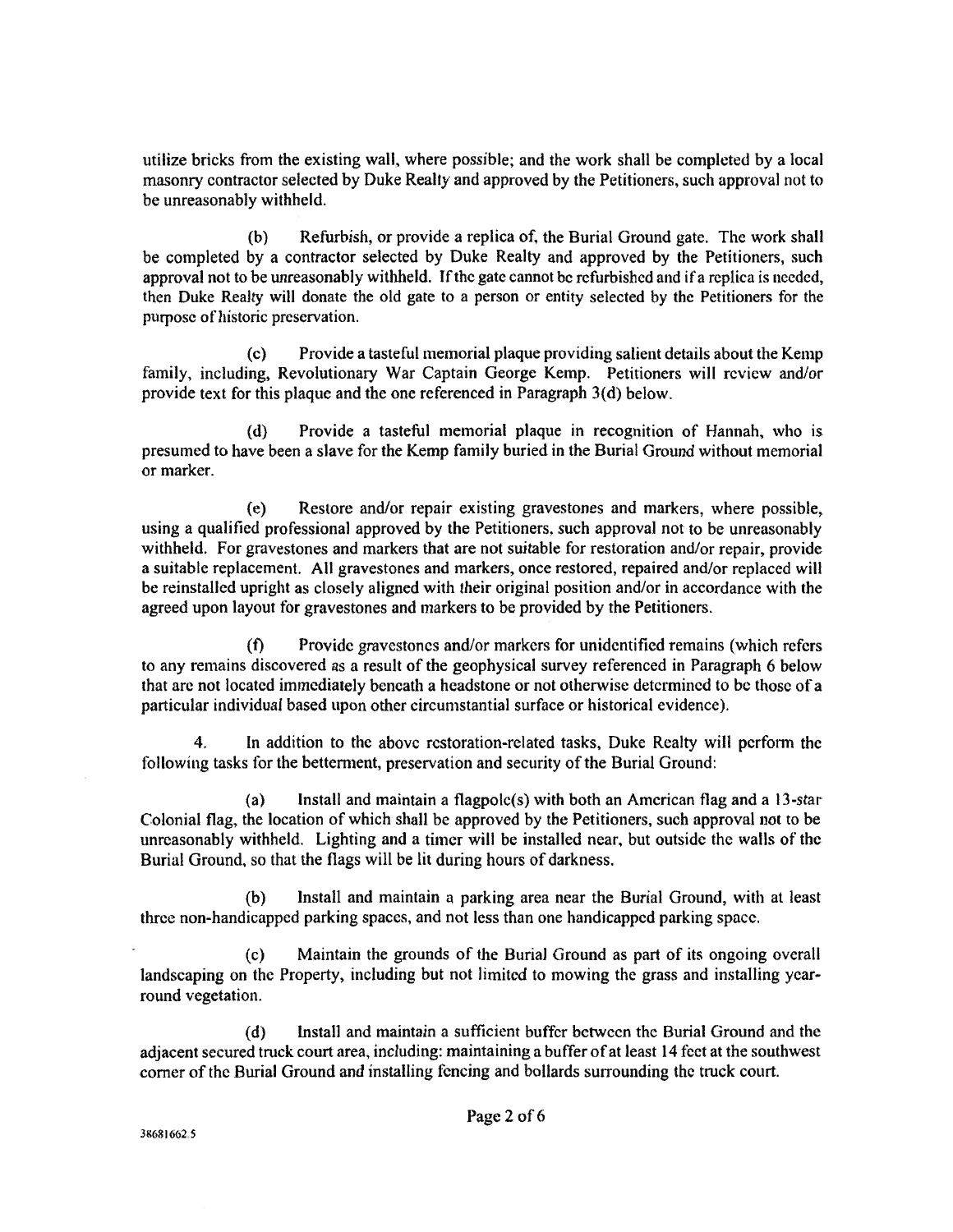Ensure that there is appropriate drainage of surface water and storm water  $(e)$ away from the Burial Ground.

Duke Realty warrants that it will provide to Petitioners drawings/plans  $(f)$ depicting the changes to the Burial Ground contemplated under this Paragraph and Paragraph 3 for their review and input. Petitioners shall cooperate in good faith with Duke Realty in presenting any proposed changes to the drawings/plans. Any such requests shall be made in writing to Duke Realty within thirty (30) days of receipt of the drawings/plans.

5. Duke Realty warrants that it will draft a restrictive covenant for the requirements of Paragraph 4 that will run with the land, and which it will provide to Petitioners for their review and input. Petitioners shall present any proposed changes to the restrictive covenant in writing to Duke Realty within ten (10) days of receipt of the restrictive covenant. Duke Realty will work with Petitioners in good faith to consider and adopt any proposed changes, but Duke Realty shall be under no obligation to accept said changes. Duke Realty shall, within 30 days of obtaining title to the Property, or 30 days after execution of this Agreement, or 30 days of finalizing the language of the restrictive covenant after consideration of Petitioners' input, if any (whichever is later), cause the restrictive covenant to be recorded, at its own expense, with the Berks County Recorder of Deeds and to provide a recorded copy to Petitioners. Duke Realty shall not be obligated to perform any of the tasks identified in Paragraphs 3 and 4 above in the event that it ceases to be the record owner of the Property.

6. It is represented that Duke Realty provided the Petitioners with a copy of the April 8, 2021 report prepared by RETTEW Field Services, Inc. ("RETTEW"), which provides details (including grid mapping) of the geophysical survey fieldwork completed by RETTEW on March 8, 9, and 10, 2021 in and around the Burial Ground. RETTEW used both ground penetrating radar ("GPR") and electromagnetic terrain conductivity  $(EM-31)$  mapping to determine the approximate number of burials within the Burial Ground and whether any burials existed within 50 feet of the Burial Ground boundary.

7. During excavation and construction on the Property for the Project, Duke Realty will ensure that the Burial Ground is appropriately safeguarded by providing project managers and supervisors to monitor and oversee these processes, and by employing the same methods as would be applied for protection of wetlands.

Upon completion of the Project and restoration of the Burial Ground, Duke Realty 8. will provide a one-time donation in the amount of Five Thousand Dollars (\$5,000) to the Berks County Association for Graveyard Preservation, and a one-time donation in the amount of Five Thousand Dollars (\$5,000) to the Kutztown Area Historical Society, Inc.

For any special events organized by Petitioners where large crowds are anticipated 9. to gather at the Burial Ground, or where more than four (4) parking spaces will be required, the Petitioners shall inform Duke Realty and the current tenant in writing at least thirty (30) days in advance of the special event, and shall coordinate parking with the current tenant.

10. Notices to be given under this Agreement shall be provided as below: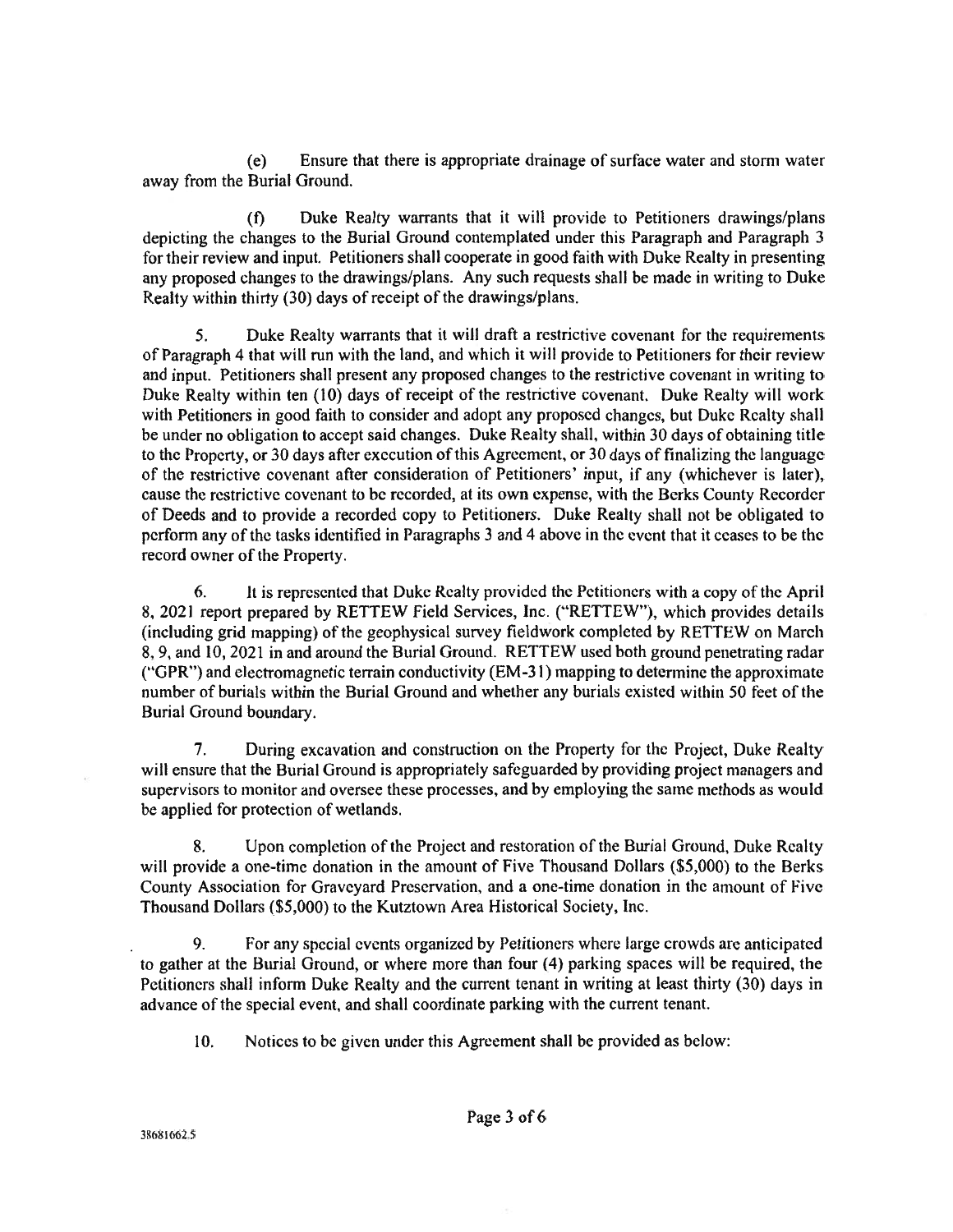- (a) Notice to Duke shall be sent to:
- (b)

- (c) Notice to the Wessncrs shall be sent to:
- (d) Notice to each Petitioner sha11 be sent to:
	- (i)

11. The Petitioners will refrain from publicly or privately opposing Duke Realty's plans and/or applications to Maxatawny Township and any and all State or Federal agencies related to the permitting for construction of the Project. By agreeing to refrain from opposing the Project. the Petitioners specifically agree that they will refrain from, among other things, supporting. through monetary contributions or otherwise, any individuals or groups in their efforts to oppose the Project or to challenge any favorable decisions, rulings or pennit issuances by any governmental agencies. Notwithstanding the foregoing, no finding of breach of this Paragraph can be had, in whole or in part, on (a) communication as between Petitioners, (b) conduct by a Petitioner's spouse or immediate family member, or (c) aiding or communication as between any Petitioner and that Petitioner's spouse or immediate family member.

12. The Petitioners. on their own behalf and on behalf of their representatives, attorneys, agents, successors, heirs and assigns or assignee of any of the above (the "Releasing Parties"), hereby release and forever discharge the W cssncrs of and from all claims, of whatever kind, that Releasing Parties have made, could have made, or could in the future make against the Wessners that in any way relate to or arise out of the Petition so long as the three conditions set forth as items (i) through (iii) of the second sentence of Paragraph 2 are fully met and satisfied.

13. This Agreement is expressly conditioned upon the Berks County Court of Common Pleas, Orphans' Court Division's approval of all of the specific terms and conditions contained herein without modification. If the Court fails to grant such approval, or modifies any of the terms and conditions herein, this Agreement will terminate and be of no force and effect unless the parties agree in writing to waive the application of this provision.

14. If the conditions precedent stated in Paragraphs 1, 2, and 12 are not met, then this Agreement is void and each party respectively reserves a right to take positions as that party solely